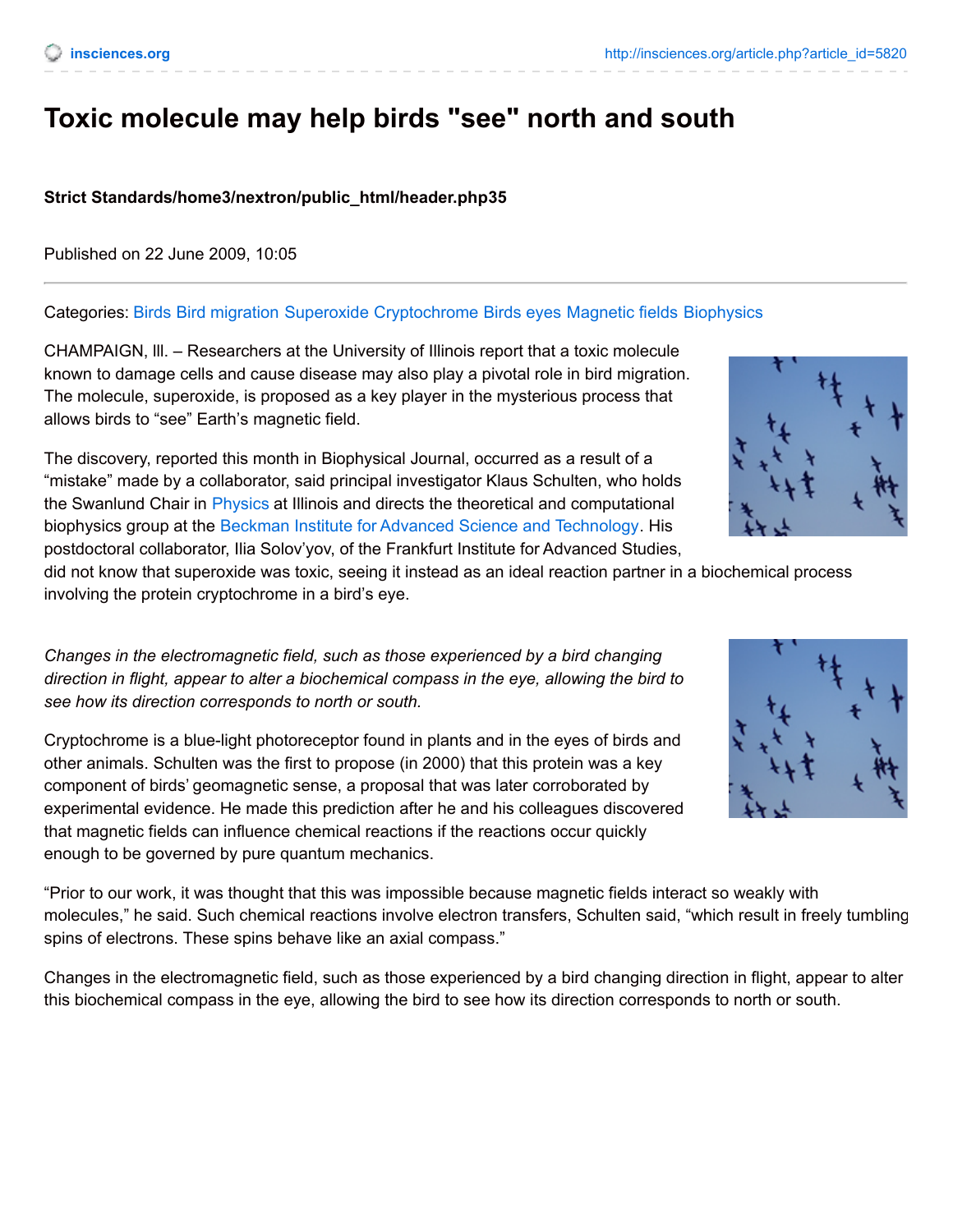### *Photo by L. Brian Stauffer*

*Klaus Schulten and colleagues report that a toxic molecule may play a pivotal role in bird migration. The molecule is proposed as a key player in the process that allows birds to "see" Earth's magnetic field. Schulten holds the Swanlund Chair in Physics at the University of Illinois.*



"Other researchers had found that cryptochrome, acting through its

own molecular spins, recruits a reaction partner that operates at so-called zero spin. They suggested that molecular oxygen is that partner," Schulten said. "We propose that the reaction partner is not the benign oxygen molecule that we all breathe, but its close cousin, superoxide, a negatively charged oxygen molecule."

When Solov'yov showed that superoxide would work well as a reaction partner, Schulten was at first dismissive.

"But then I realized that the toxicity of superoxide was actually crucial to its role," he said. The body has many mechanisms for reducing concentrations of superoxide to prevent its damaging effects, Schulten said. But this gives an advantage, since the molecule must be present at low concentrations – but not too low – "to make the biochemical compass work effectively," he said.

Although known primarily as an agent of aging and cellular damage, superoxide recently has been recognized for its role in cellular signaling.

However, its toxicity may also explain why humans do not have the same ability to see Earth's electromagnetic field, Schulten said.

"Our bodies try to play it safe," he said. "It might be that human evolution chose longevity over orientational ability."

*By Diana Yates*

**Contact:** Diana Yates, Life Sciences Editor, 217-333-5802; [diya@illinois.edu](mailto:diya@illinois.edu)

**Source:** University of Illinois at [Urbana-Champaign](http://illinois.edu/) NEWS BUREAU

#### 2445 [Views](http://insciences.org/article.php?article_id=5820#) E-Mail [Newsletter](http://feedburner.google.com/fb/a/mailverify?uri=insciences/articles&loc=en_US)

#### **Related News:**

**[Observations](http://insciences.org/article.php?article_id=11200) reveal critical interplay of interstellar dust, hydrogen** 26 September 2013, 02:28 MADISON - For astrophysicists, the interplay of hydrogen - the most common molecule in the...

**Laser hints at how Universe got its [magnetism](http://insciences.org/article.php?article_id=10650)** 26 January 2012, 03:10 Scientists have used a laser to create magnetic fields similar to those thought to be involved...

**Controlled Heating of Gold [Nanoparticles](http://insciences.org/article.php?article_id=9789)** 17 January 2011, 05:12 Tiny gold particles are good for transferring heat and could be a promising tool for creating...

**Mysterious Pulsar With Hidden Powers [Discovered](http://insciences.org/article.php?article_id=9589)** 15 October 2010, 06:34 Dramatic flares and bursts of energy - activity previously thought reserved for only the...

**Graphene Under Strain Creates Gigantic [Pseudo-Magnetic](http://insciences.org/article.php?article_id=9355) Fields** 29 July 2010, 14:41 Graphene, the extraordinary form of carbon that consists of a single layer of carbon atoms, has...

**With Magnetic [Nanoparticles,](http://insciences.org/article.php?article_id=9257) Scientists Remotely Control Neurons...** 7 July 2010, 04:17